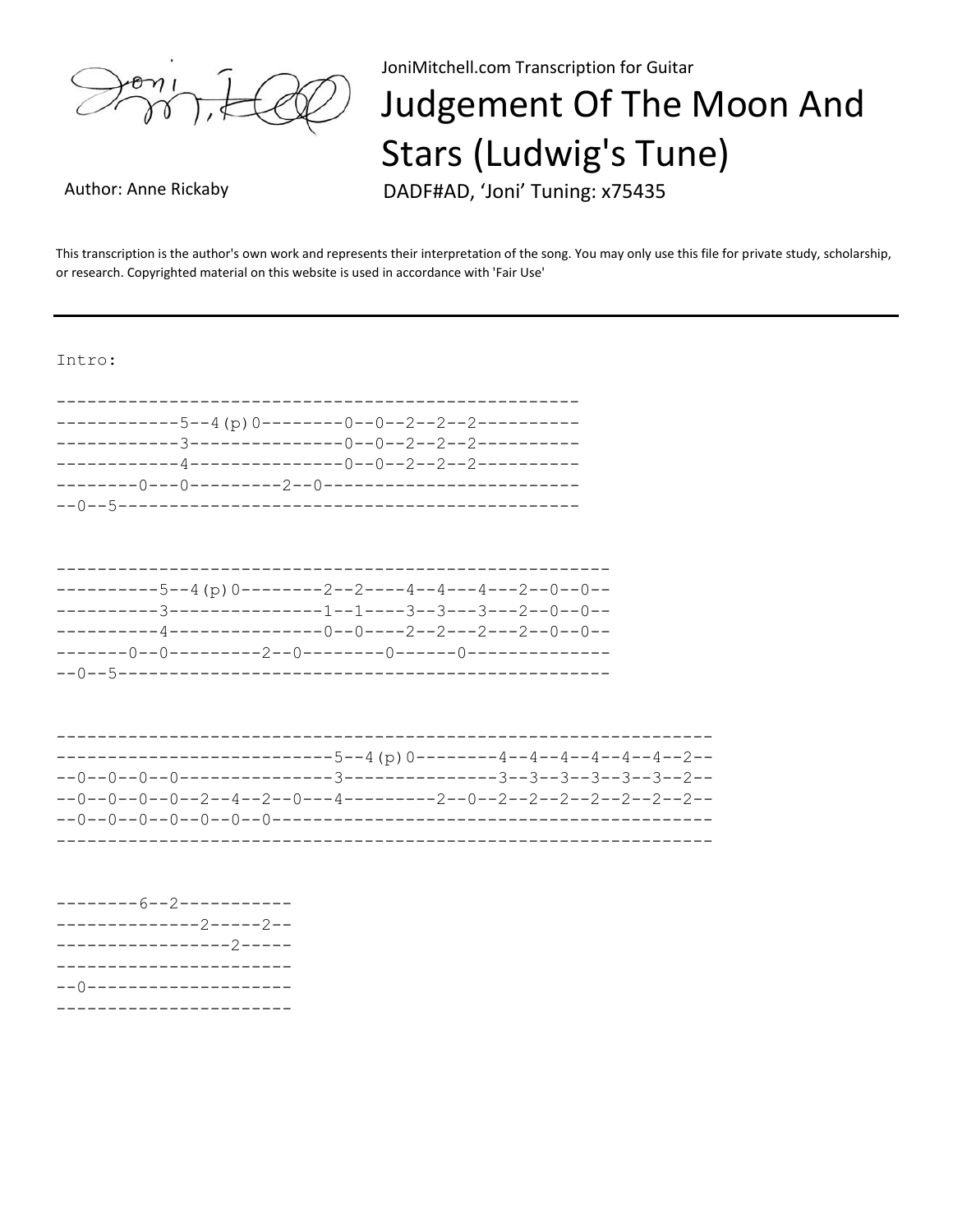SONG:

 |||342 |||222 1. No tongue in the bell and the fish wives yell 2. In the court they carve your legend 3. You've got to shake your fists at lightning now |543|| |222|| |220|| 1. But they mght as well be mute 2. With an apple in its jaw 3. You've got to roar like forest fire |||354 1. So you but beep the pictures 2. And the women that you wanted 3. You've got to spread your light like blazes now |||222 1. That don't seem like much 2. They get their laughs 3. All across the sky |||342 |||222 1. Cold white keys under your fingers 2. Long silk stockings on the bedposts 3. They're gonna aim the hoses on you |||576 |||555 |||354 1. Now you're thinking that's no substitute 2. Of contract refinement you're too raw 3. Show 'em you won't expire 4. It just don't do it 5. They think you're too raw 6. Not til you burn up |543|| |222|| 1. Like the song of a warm warm body 2. It's the judgement of the moon and stars 3. Every passion not even when you die |02222 1. Loving your touch 2. Your solitary path 3. Come on now ||1021 |0234| |1021 2. Draw yourself a bath 3. You've got to try